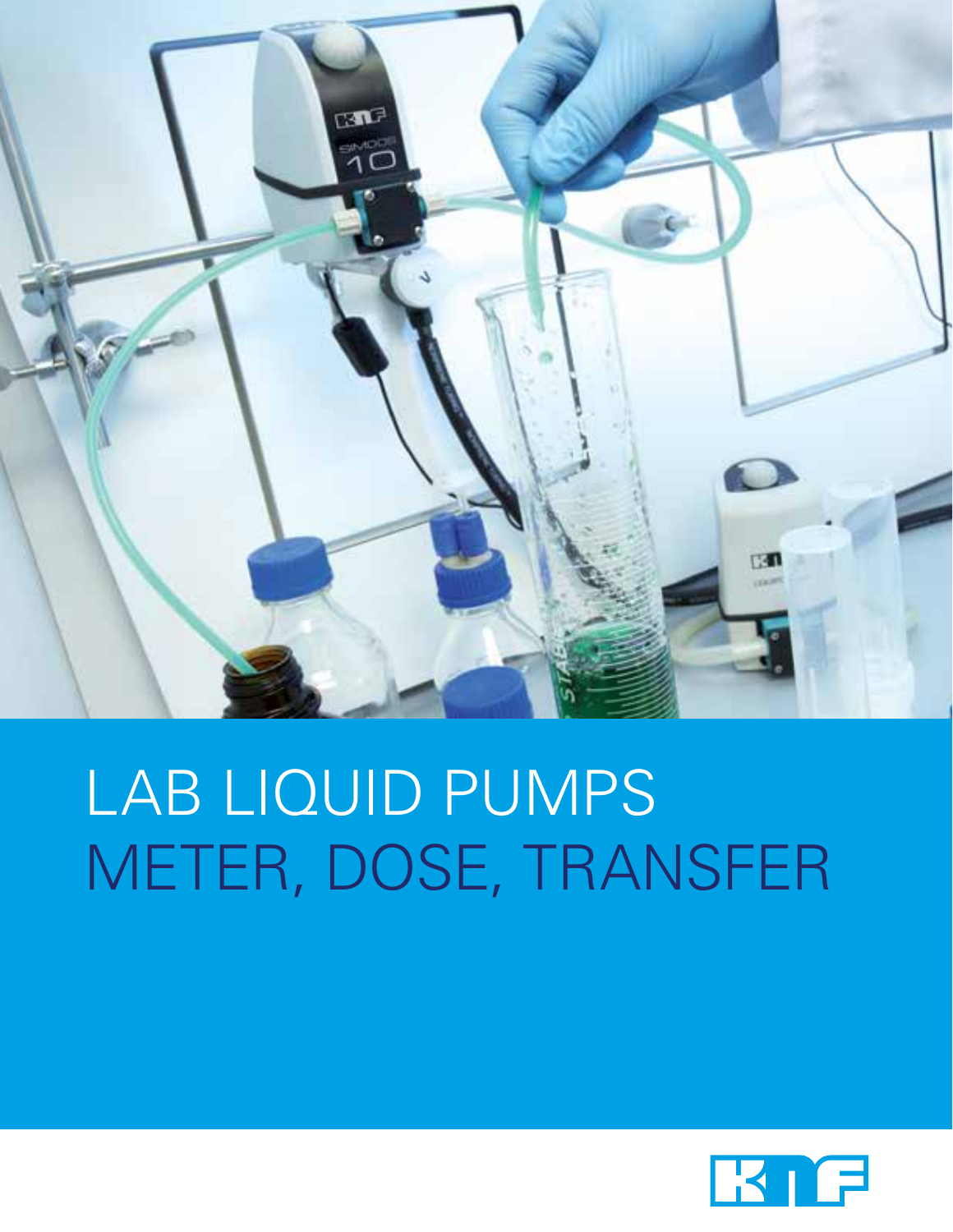

### meteRiNg, DOSING, ANd TRANSFERRING LIQUIDS. PRECISE, SAFE AND CLEAN HANDLING OF NEUTRAL AND AGGRESSIVE LIQUIDS.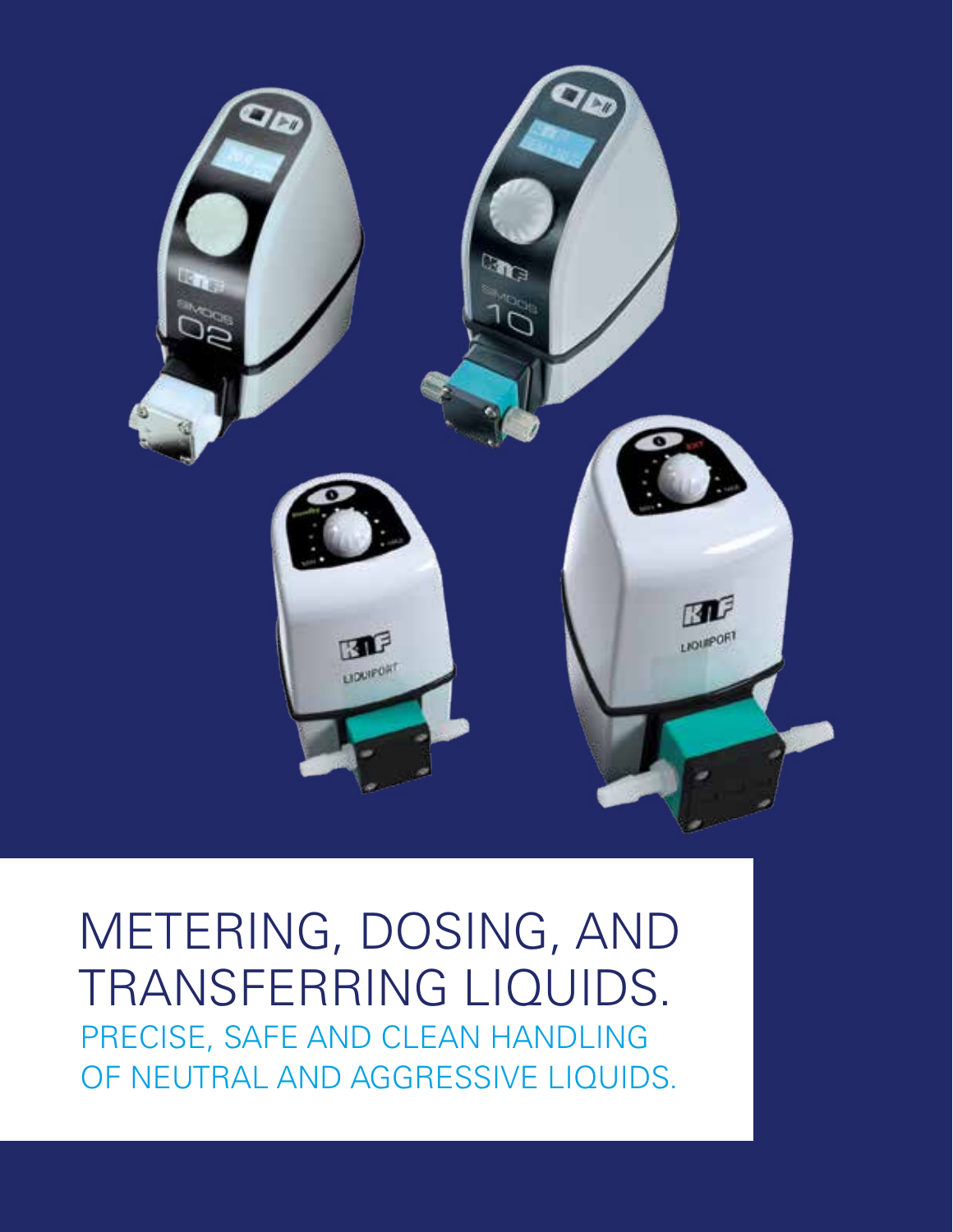# Liquid Pumps for THE LABORATORY

**KNF liquid diaphragm pumps** are small, quiet, self-priming, maintenance-free, and will operate dry indefinitely without damage. Each includes intuitive control options and a splash-proof housing. Unlike peristaltic pumps, there is no tubing to break or fatigue, therefore flow rates are consistent, and reliable. In addition, all KNF liquid pumps offer premium, chemically-resistant models.

The KNF line of liquid diaphragm pumps includes:

- **SIMDOS<sup>®</sup> 02 and 10** metering and dosing pumps, offering metering flow rates from 0.03 – 20 mL/min and 1 – 100 mL/min, respectively, and discrete dosing volumes of 0.03 – 999 L/min and 1 – 999 L/min, respectively. See pages 3 – 6.
- LIQUIPORT<sup>®</sup> easy-to-use transfer pumps, with flow rates ranging from  $0.2 - 1.3$  L/min and  $0.5 - 3.0$  L/min. See pages 7 – 8.

#### **Diaphragm liquid pumps are ideal for:**

applications that require low shear force, high repeatability and the ability to handle aggressive media.

#### **Fields of Applications:**

- Chemistry
- Synthetic organic chemistry
- Pharmacy
- Adhesives and glue
- Polymers & polymer coating
- Food technology research
- Detergents
- Water treatment research
- Biology, microbiology
- Biotechnology
- Fragrances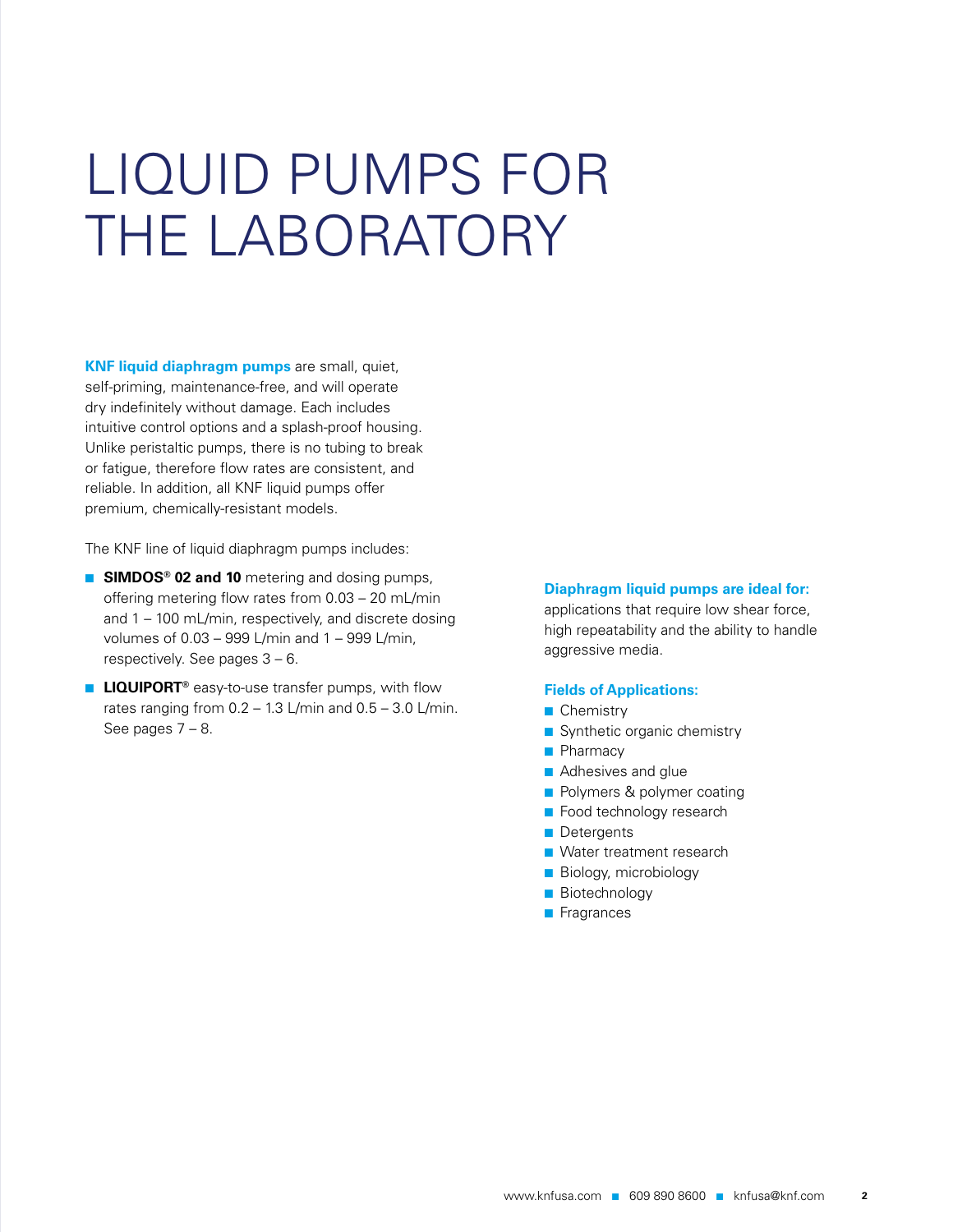### SIMDOS® 02 FINE METERING AND DOSING LIQUID PUMP



- Simple and intuitive operation
- Easy calibration
- Cycle mode
- Adaptable to fluid characteristics
- Self priming, can run dry
- Various control options
- Splashproof IP65, small footprint

#### **fields of application**

- Chemistry
- Synthetic organic chemistry
- Pharmaceutical
- Adhesives and glue
- Polymers & polymer coating
- Food technology research
- Detergents

| <b>HYDRAULIC DATA</b>     |                    |                       |               |
|---------------------------|--------------------|-----------------------|---------------|
| <b>Metering flow rate</b> | Dosing volume      | <b>Suction height</b> | Max. pressure |
| $0.03 - 20$ mL/min        | $0.03$ mL – 999 mL | 6.6 ft. water         | 85 psig       |

| <b>PUMPTYPE</b> |                        |                     |                           |                        |                        |
|-----------------|------------------------|---------------------|---------------------------|------------------------|------------------------|
| Code            | Pump head              | <b>Diaphragm</b>    | <b>Valves</b>             | Filter (1pc. included) | Tubing (2pc. included) |
| <b>KT</b>       | <b>PP</b>              | <b>PTFE</b> covered | FFKM Kalrez <sup>®</sup>  | 165212                 | 166329                 |
| TТ              | <b>PVDF</b>            | <b>PTFE</b> covered | FFKM Kalrez <sup>®</sup>  | 165210                 | 166329                 |
| <b>FT</b>       | <b>PTFE</b>            | <b>PTFE</b> covered | FFKM Kalrez <sup>®*</sup> | 165212                 | 166329                 |
| <b>ST</b>       | <b>STAINLESS STEEL</b> | <b>PTFE covered</b> | FFKM Kalrez <sup>®</sup>  | 165212                 | 166329                 |

\* On request FFKM Chemraz®

| <b>CONTROLTYPE</b> |                                                                                                                                                         |                                                                                                                      |                                                                                                                |
|--------------------|---------------------------------------------------------------------------------------------------------------------------------------------------------|----------------------------------------------------------------------------------------------------------------------|----------------------------------------------------------------------------------------------------------------|
| S - Version        | <b>RC</b> - Version                                                                                                                                     |                                                                                                                      | <b>RC Plus - Version</b>                                                                                       |
| ■ Manual operation | <b>Manual operation</b><br>Analog control: $0 - 5V$ , $0 - 10V$ ,<br>$0 - 20$ mA, $4 - 20$ mA, from 1 to 100%<br>Start/Stop through logic control (TTL) | Reset/Prime through logic control $(TTL)$<br>■ Output signal fault alarm<br>■ RC cable for external control included | ■ Same as RC<br>■ RS 232 port for PC control<br>$\blacksquare$ RS 232 cable with<br>D-Sub 9 connector included |

■ Protection class IP65

■ Weight: 0.9 kg

■ Filter

■ Dimensions: 150 H x 93 W x 144 D mm

■ Supplied with  $1/8$ " OD x 1/16" ID tubing; other options available

 $\blacksquare$  UNF 1/4" – 28 threaded ports

#### **technical data**

- Main supply 100 240 V / 50 60 Hz
- Ambient temperature allowed +5 to +40 °C
- Liquid temperature allowed +5 to +80 °C
- Viscosity settings up to 500 cSt<sup>\*\*</sup>
- Accuracy +/-2% (nominal value) ■ Repeatability +/-1%
- Power consumption 10 W

#### **Model Numbers:** FEM 1.02\_\_\_.18\_\_\_ *Example: FEM 1.02KT.18RCP*

 Code: KT, TT, FT, or ST  $\Box$ Control: S, RC, or RCP

See page 9 for a list of all model numbers.

\*\* Reduced flow rate above 150 cSt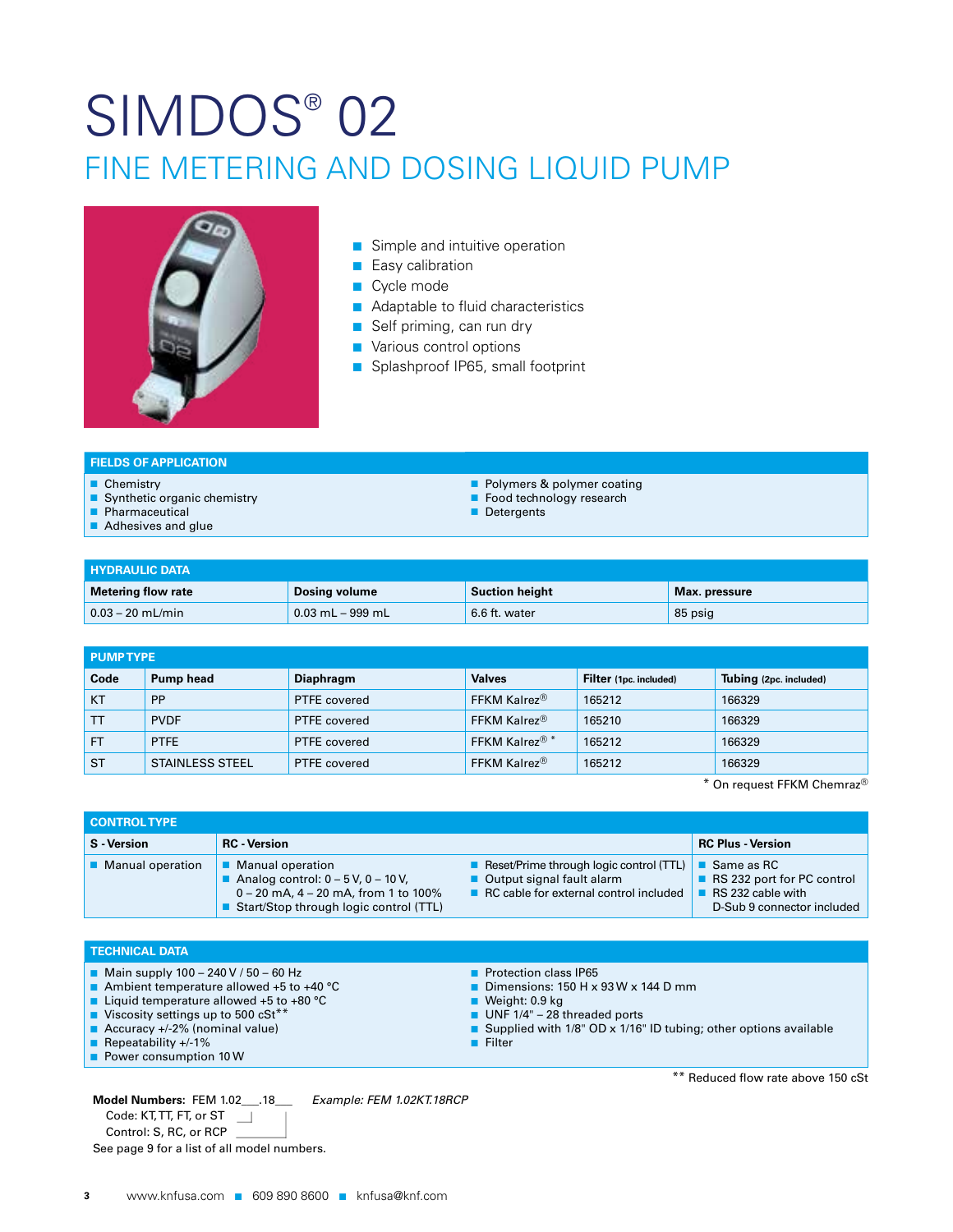### **ACCESSORIES**

| <b>VALVES KIT</b>                                                   |        |
|---------------------------------------------------------------------|--------|
|                                                                     | ID-Nr. |
| FFKM Chemraz $^{\circledR}$<br>special valves for certain chemicals | 164984 |

| DIAPHRAGM PRESSURE CONTROL VALVE WITH SUPPORT<br>(when the feeding tank is above the pump or to dose into vacuum) |        |  |
|-------------------------------------------------------------------------------------------------------------------|--------|--|
|                                                                                                                   | ID-Nr. |  |
| Kit JFDV 30 KTZ for SIMDOS <sup>®</sup> 02 KT                                                                     | 166286 |  |
| Kit JFDV 30 TTZ for SIMDOS <sup>®</sup> 02 TT                                                                     | 166287 |  |
| Kit JFDV 30 FTZ for SIMDOS <sup>®</sup> 02 FT<br>166288                                                           |        |  |

| <b>FILTER</b> (for protection against influent particulates and fibers) |                 |             |                  |        |
|-------------------------------------------------------------------------|-----------------|-------------|------------------|--------|
| <b>Type</b>                                                             | <b>Porosity</b> | Material    | <b>Connector</b> | ID-Nr. |
| <b>FS 60 T</b>                                                          | 70 um           | <b>PVDF</b> | UNF 1/4"-28      | 165210 |
| <b>FS 60 X</b>                                                          | $35 \mu m$      | <b>PEEK</b> | UNF 1/4"-28      | 165212 |

#### **tubing and connectors**

|                                                                                                               | ID-Nr. |
|---------------------------------------------------------------------------------------------------------------|--------|
| Replacement FEP inlet/outlet tubing, $1/8$ " OD x $1/16$ " ID x 1 m with UNF $1/4$ "-28 connector             | 166329 |
| Also available in 2 m length                                                                                  | 166330 |
| Replacement UNF 1/4"-28 connector set for 1/8" OD tubing (includes 2 ferrules and 2 fittings)                 | 069790 |
| Optional FEP outlet tubing for fine dosing, 1/16" OD x 1/32" ID x 1 m with UNF 1/4"-28 connector <sup>†</sup> | 166335 |

† 5 mL/min maximum flow rate with this tubing.

| <b>MOUNTING PLATE</b>    |        |
|--------------------------|--------|
|                          | ID-Nr. |
| <b>For wall mounting</b> | 160473 |

| <b>STANDFITTING</b> |        |  |
|---------------------|--------|--|
|                     | ID-Nr. |  |
| For retort stand    | 160474 |  |

| USB-SERIAL CONVERTER (for SIMDOS <sup>®</sup> RC Plus) |        |  |
|--------------------------------------------------------|--------|--|
|                                                        | ID-Nr. |  |
|                                                        | 166949 |  |

| <b>FOOTSWITCH</b>          |        |
|----------------------------|--------|
|                            | ID-Nr. |
| For impulse start and stop | 155872 |



**Bencie Valves CHEMAL<sup>®</sup>** 









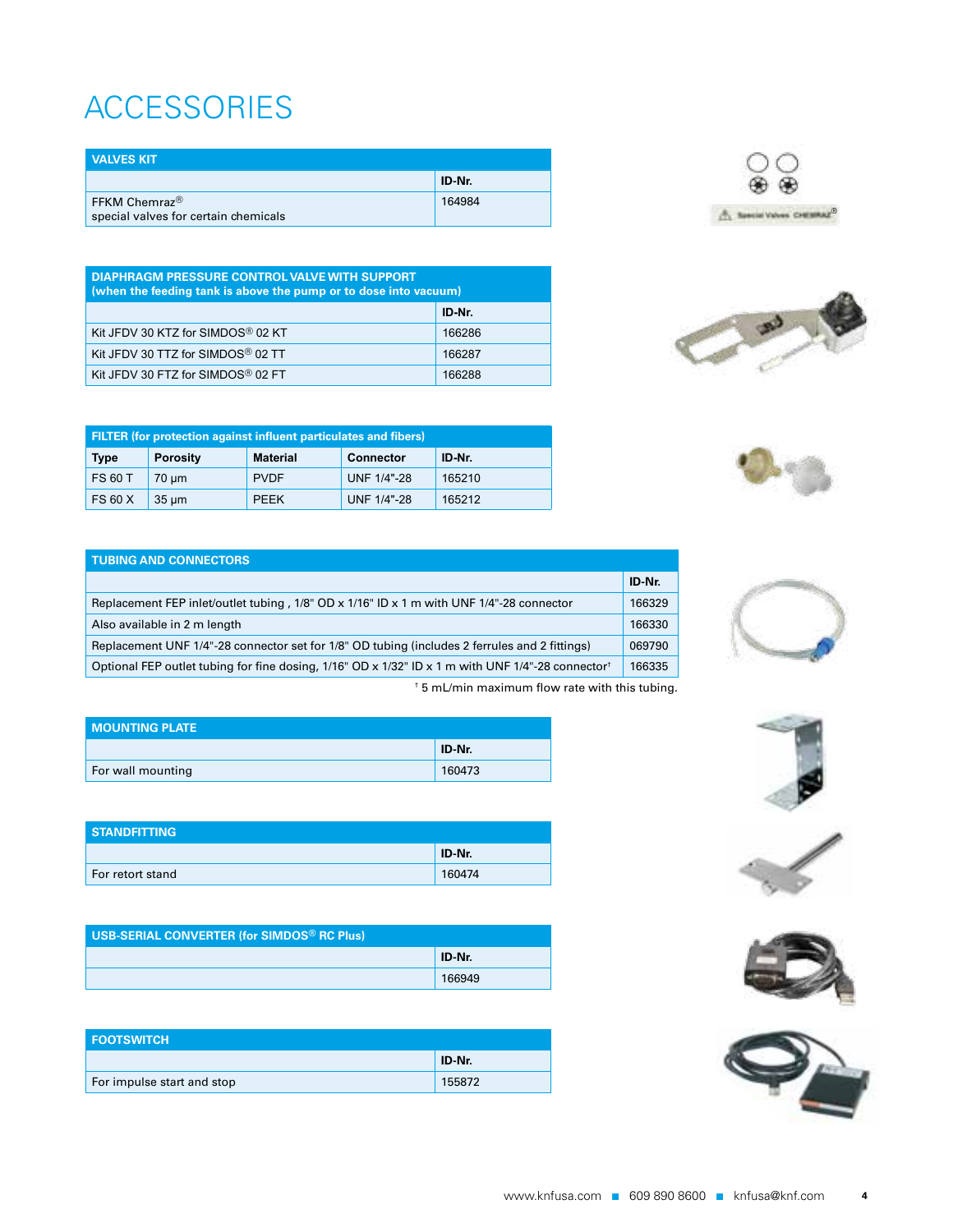### SIMDOS<sup>®</sup> 10 metering and dosing liquid pump



- Simple and intuitive operation
- Easy calibration
- Cycle mode
- Adaptable to fluid characteristics
- Self priming, can run dry
- Various control options
- Splashproof IP65, small footprint

#### **fields of application**

- Chemistry
- Synthetic organic chemistry
- Pharmaceutical
- Adhesives and glue
- Polymers & polymer coating
- Food technology research
- Detergents

| <b>HYDRAULIC DATA</b>     |               |                       |               |
|---------------------------|---------------|-----------------------|---------------|
| <b>Metering flow rate</b> | Dosing volume | <b>Suction height</b> | Max. pressure |
| $1 - 100$ mL/min          | $1 - 999$ mL  | 9.8 ft. water         | 85 psig       |

| <b>PUMPTYPE</b> |                        |                     |                           |                        |                        |  |
|-----------------|------------------------|---------------------|---------------------------|------------------------|------------------------|--|
| Code            | Pump head              | <b>Diaphragm</b>    | <b>Valves</b>             | Filter (1pc. included) | Tubing (2pc. included) |  |
| <b>KT</b>       | <b>PP</b>              | <b>PTFE covered</b> | FFKM Kalrez <sup>®</sup>  | 165213                 | 160269                 |  |
| TT              | <b>PVDF</b>            | <b>PTFE covered</b> | FFKM Kalrez <sup>®</sup>  | 165211                 | 160269                 |  |
| <b>FT</b>       | <b>PTFE</b>            | <b>PTFE covered</b> | FFKM Kalrez <sup>®*</sup> | 165213                 | 160271                 |  |
| <b>ST</b>       | <b>STAINLESS STEEL</b> | <b>PTFE covered</b> | FFKM Kalrez <sup>®</sup>  | 165213                 | 160271                 |  |

\* On request FFKM Chemraz®

| <b>CONTROLTYPE</b>      |                                                                                                                                                         |                                                                                                                                      |                                                                                   |  |  |  |
|-------------------------|---------------------------------------------------------------------------------------------------------------------------------------------------------|--------------------------------------------------------------------------------------------------------------------------------------|-----------------------------------------------------------------------------------|--|--|--|
| <b>S</b> - Version      | <b>RC</b> - Version                                                                                                                                     |                                                                                                                                      | <b>RC Plus - Version</b>                                                          |  |  |  |
| <b>Manual operation</b> | <b>Manual operation</b><br>Analog control: $0 - 5V$ , $0 - 10V$ ,<br>$0 - 20$ mA, $4 - 20$ mA, from 1 to 100%<br>Start/Stop through logic control (TTL) | Reset/Prime through logic control (TTL) $\Box$ Same as RC<br>■ Output signal fault alarm<br>■ RC cable for external control included | ■ RS 232 port for PC control<br>■ RS 232 cable with<br>D-Sub 9 connector included |  |  |  |

#### **technical data**

- Main supply 100 240 V / 50 60 Hz
- Allowed ambient temperature +5 to +40 °C
- Allowed liquid temperature +5 to +80 °C
- Viscosity settings up to 500 cSt<sup>\*\*</sup> ■ Accuracy +/-2% (nominal value)
- Repeatability +/-1%
- Power consumption 24 W
- Protection class IP65 ■ Dimensions: 150 H x 93 W x 144 D mm
- Weight: 0.9 kg
- 
- Supplied with  $1/4$ " OD x  $1/8$ " ID x 2 M tubing and compression fittings ■ Filter

\*\* Reduced flow rate above 150 cSt

#### **Model Numbers:** UFEM 1.10\_\_\_.18\_\_\_ *Example: UFEM 1.10TT.18RC*

Code: KT, TT, FT, or ST

Control: S, RC, or RCP

See page 9 for a list of all model numbers.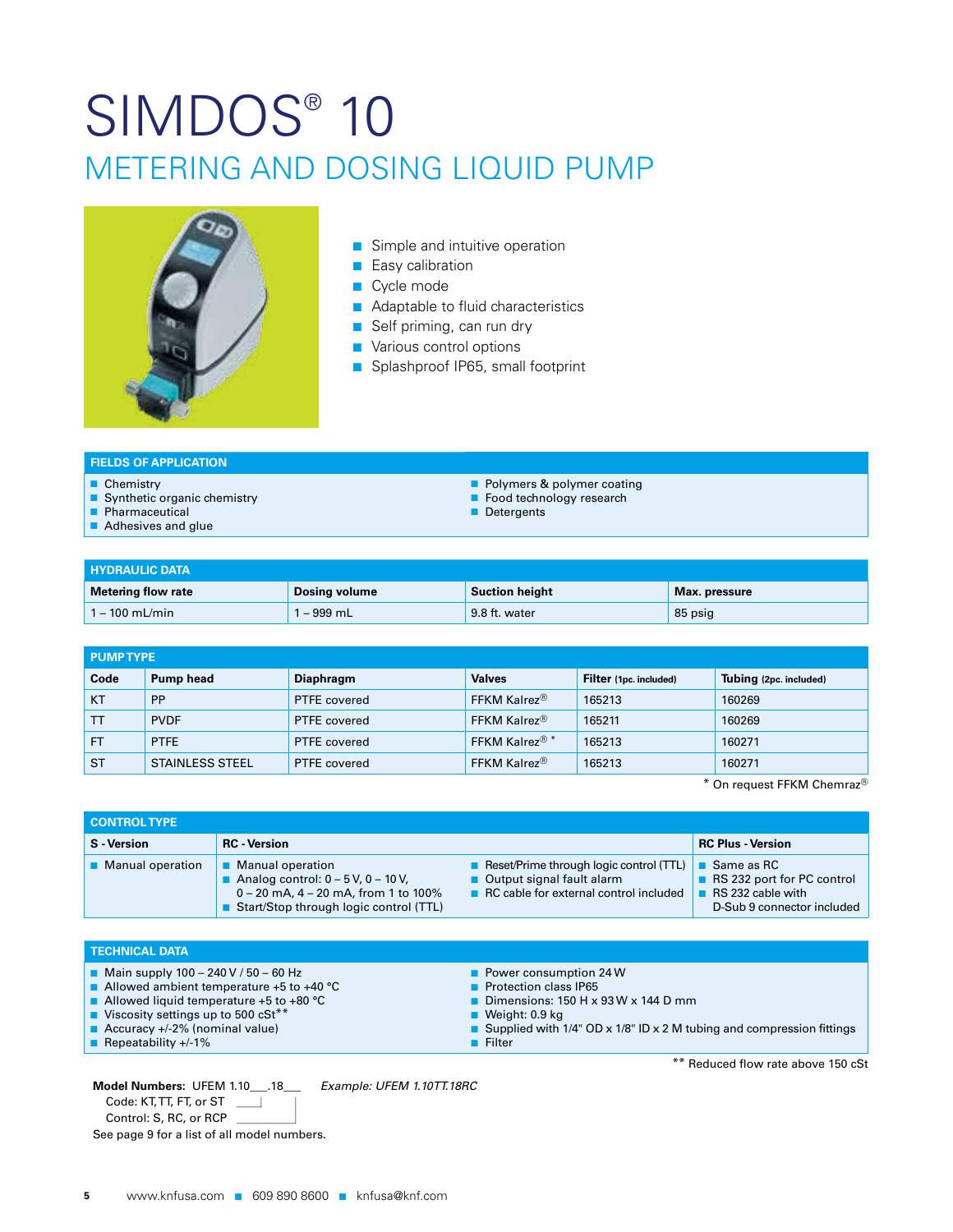### **ACCESSORIES**

| <b>VALVES KIT</b>                                                   |        |
|---------------------------------------------------------------------|--------|
|                                                                     | ID-Nr. |
| FFKM Chemraz $^{\circledR}$<br>special valves for certain chemicals | 168037 |

| DIAPHRAGM PRESSURE CONTROL VALVE WITH SUPPORT<br>(when the feeding tank is above the pump or to dose into vacuum) |        |  |  |  |
|-------------------------------------------------------------------------------------------------------------------|--------|--|--|--|
|                                                                                                                   | ID-Nr. |  |  |  |
| Kit UFDV 30 KTZ for SIMDOS <sup>®</sup> 10 KT                                                                     | 167598 |  |  |  |
| Kit UFDV 30 TTZ for SIMDOS <sup>®</sup> 10 TT                                                                     | 167599 |  |  |  |
| Kit UFDV 30 FTZ for SIMDOS <sup>®</sup> 10 FT, ST                                                                 | 167600 |  |  |  |





| <b>FILTER</b>  |                 |                 |                                           |            |        |  |
|----------------|-----------------|-----------------|-------------------------------------------|------------|--------|--|
| Type           | <b>Porosity</b> | <b>Material</b> | <b>Connector</b>                          | <b>FOR</b> | ID-Nr. |  |
| <b>FS 25T</b>  | 70 um           | <b>PVDF</b>     | for $1/4$ " OD $\times$ $1/8$ " ID tubing |            | 165211 |  |
| <b>FS 25 X</b> | $35 \mu m$      | <b>PEEK</b>     | for $1/4$ " OD x $1/8$ " ID tubing        | FT, KT, ST | 165213 |  |

| <b>PULSATION DAMPER (placed on pump outlet for smoother flow)</b> |        |  |  |
|-------------------------------------------------------------------|--------|--|--|
|                                                                   | ID-Nr. |  |  |
| UFPD 10 KT for SIMDOS <sup>®</sup> 10 KT                          | 167821 |  |  |
| UFPD 10TT for SIMDOS <sup>®</sup> 10TT                            | 167822 |  |  |
| UFPD 10 FT for SIMDOS <sup>®</sup> 10 FT, ST                      | 167823 |  |  |

| <b>MOUNTING PLATE</b> |        |  |  |  |
|-----------------------|--------|--|--|--|
|                       | ID-Nr. |  |  |  |
| For wall mounting     | 160473 |  |  |  |

| <b>STANDFITTING</b> |        |  |  |  |
|---------------------|--------|--|--|--|
|                     | ID-Nr. |  |  |  |
| For retort stand    | 160474 |  |  |  |

| USB-SERIAL CONVERTER (for SIMDOS <sup>®</sup> RC Plus) |        |  |  |
|--------------------------------------------------------|--------|--|--|
|                                                        | ID-Nr. |  |  |
|                                                        | 166949 |  |  |

| <b>FOOTSWITCH</b>          |        |  |  |
|----------------------------|--------|--|--|
|                            | ID-Nr. |  |  |
| For impulse start and stop | 155872 |  |  |









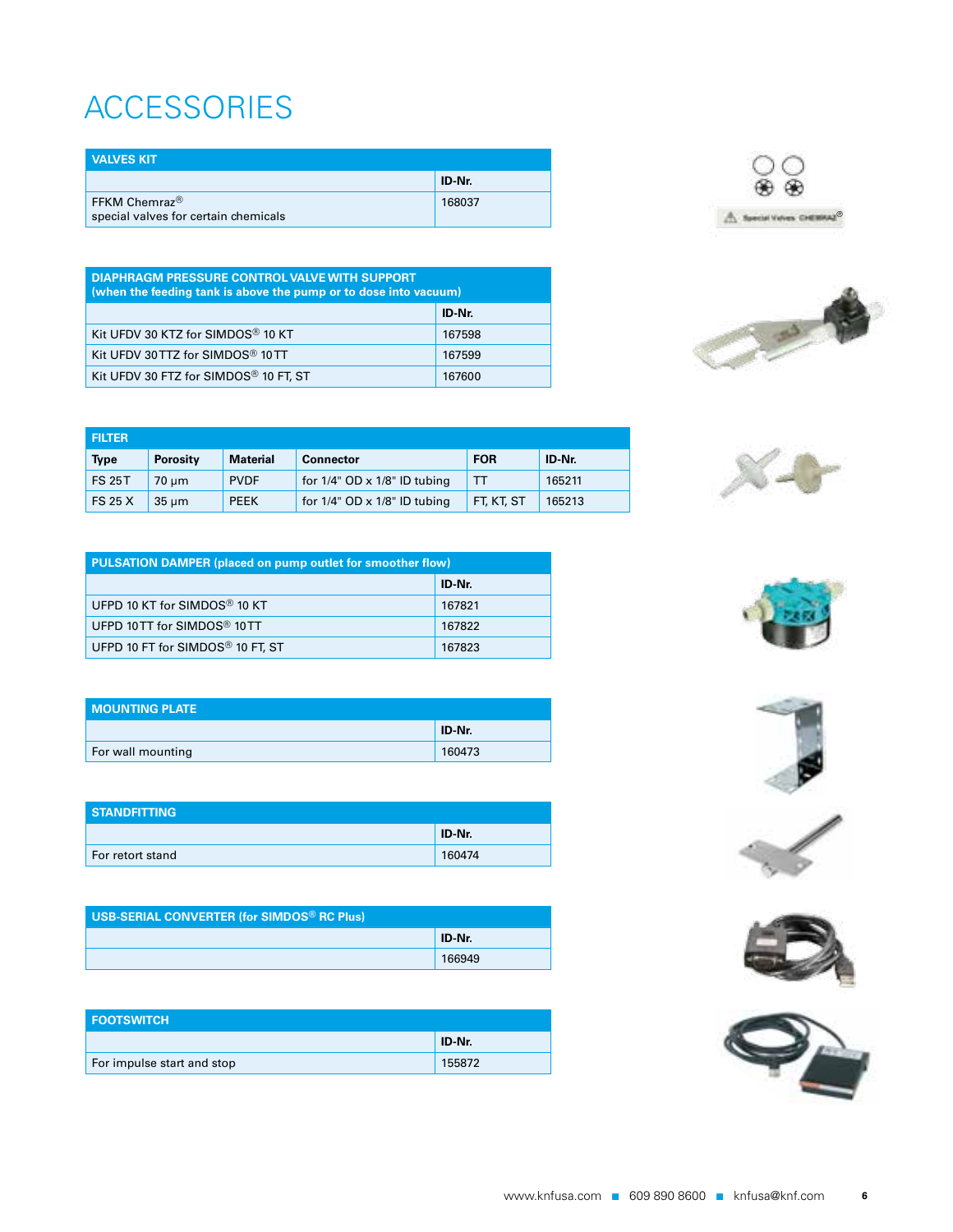## LIQUIPORT<sup>®</sup> 100, 1.100, 300, 1.300 liquid TRANSFER pump



- Simple and intuitive operation
- Self priming, can run dry
- Analog and impulse control (RC)
- Splashproof IP65, small footprint

#### **fields of application**

- Chemistry
- Synthetic organic chemistry
- Pharmaceutical
- Adhesives and glue
- Polymers & polymer coating
- Food technology research
- Detergents

| <b>HYDRAULIC DATA</b> |                   |                       |               |  |  |
|-----------------------|-------------------|-----------------------|---------------|--|--|
| <b>Type</b>           | <b>Flow rate</b>  | <b>Suction height</b> | Max. pressure |  |  |
| LIQUIPORT 100         | $0.2 - 1.3$ L/min | 9.8 ft. water         | 15 psig       |  |  |
| LIQUIPORT 1.100       | $0.2 - 1.3$ L/min | 9.8 ft. water         | 85 psig       |  |  |
| LIQUIPORT 300         | $0.5 - 3.0$ L/min | 9.8 ft. water         | 15 psig       |  |  |
| LIQUIPORT 1.300       | $0.5 - 3.0$ L/min | 9.8 ft. water         | 85 psig       |  |  |

| <b>PUMPTYPE</b> |             |                     |                           |  |  |
|-----------------|-------------|---------------------|---------------------------|--|--|
| Code            | Pump head   | Diaphragm           | <b>Valves</b>             |  |  |
| <b>KT</b>       | PP          | <b>PTFE covered</b> | FFKM Simriz <sup>®*</sup> |  |  |
| TT              | <b>PVDF</b> | <b>PTFE covered</b> | FFKM Simriz <sup>®*</sup> |  |  |
| <b>FT</b>       | <b>PTFE</b> | <b>PTFE covered</b> | FFKM Simriz <sup>®*</sup> |  |  |

\* Optional materials available on request

| <b>CONTROLTYPE</b>      |                                                                                                                               |                                                                       |  |  |  |
|-------------------------|-------------------------------------------------------------------------------------------------------------------------------|-----------------------------------------------------------------------|--|--|--|
| <b>S</b> - Version      | <b>RC</b> - Version                                                                                                           |                                                                       |  |  |  |
| <b>Manual operation</b> | ■ Manual operation<br>Analog control: $0 - 10V$ for 0 to 100% (others on request)<br>■ Start/Stop through logic control (TTL) | Output signal fault alarm<br>■ RC cable for external control included |  |  |  |

■ Dimensions:

 – 130 H x 99 W x 177 D mm (100, 1.100) – 160 H x 104 W x 188 D mm (300, 1.300) ■ Weight: 1.0 kg (100, 1.100); 1.5 kg (300, 1.300)

■ Equipped with barbed fittings: – for 5/16" ID tubing (100, 1.100) – for 15/32" ID tubing (300, 1.300)

#### **technical data**

- Main supply 100 240 V / 50 60 Hz
- Ambient temperature allowed +5 to +40 °C
- Liquid temperature allowed +5 to +80 °C
- Maximum viscosity allowed 150 cSt

Type: 100, 1.100, 300, 1.300

- Power consumption 12 16 W (100, 1.100); 22 32 W (300, 1.300)
- Repeatability +/-1%

#### ■ Protection class IP65

| Model Numbers: |
|----------------|
|----------------|

 Code: KT, TT, or FT Control: S, or RC

**Model Numbers:** NF \_\_\_\_\_\_\_\_.18\_\_\_ *Example: NF 1.300FT.18S*

See page 10 for a list of all model numbers.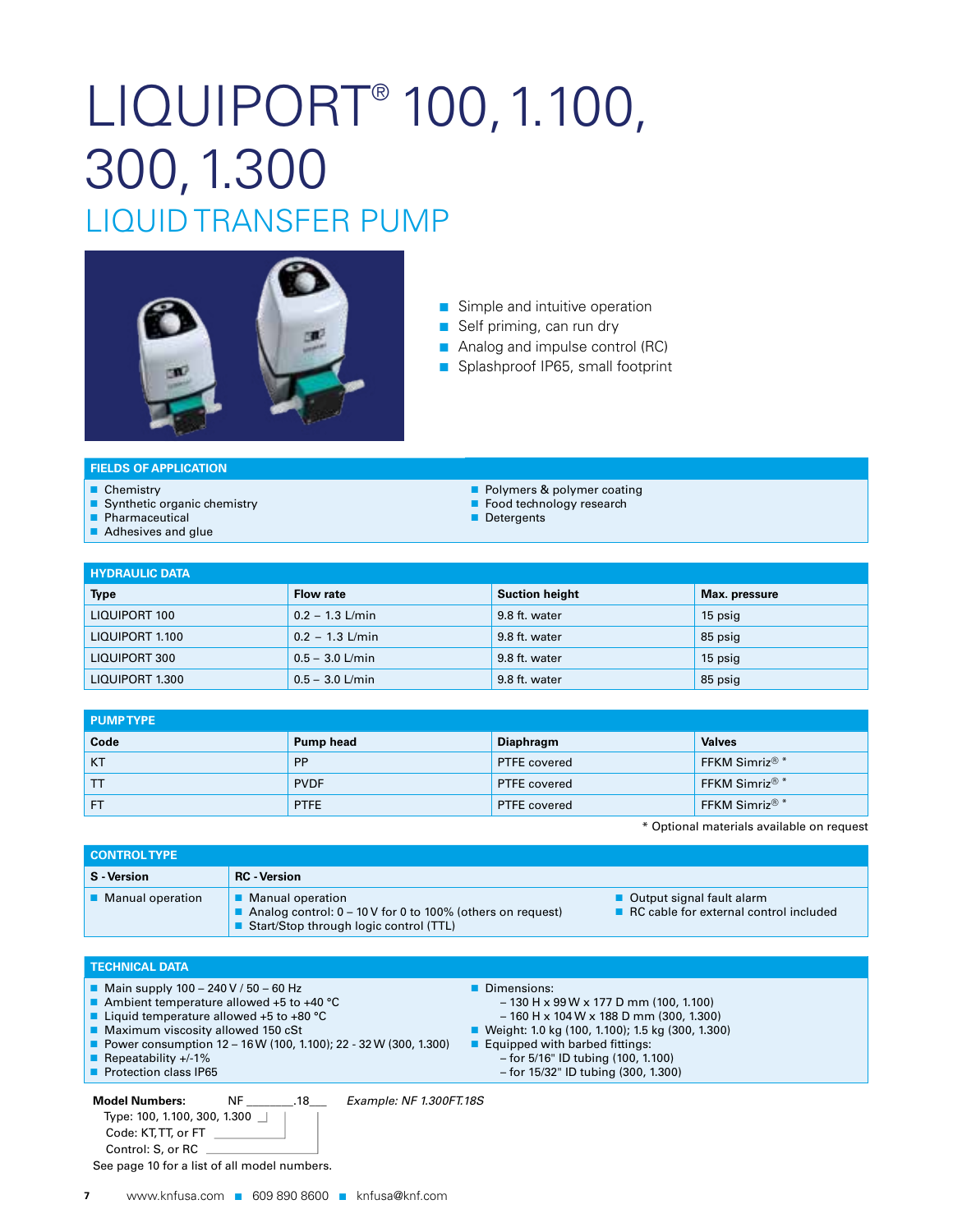# ACCE

| <b>MOUNTING PLATE</b> |        |
|-----------------------|--------|
|                       | ID-Nr. |
| For wall mounting     | 160473 |



| <b>STANDFITTING</b> |        |
|---------------------|--------|
|                     | ID-Nr. |
| For retort stand    | 160474 |



| <b>FOOTSWITCH</b>          |        |
|----------------------------|--------|
|                            | ID-Nr. |
| For impulse start and stop | 155872 |

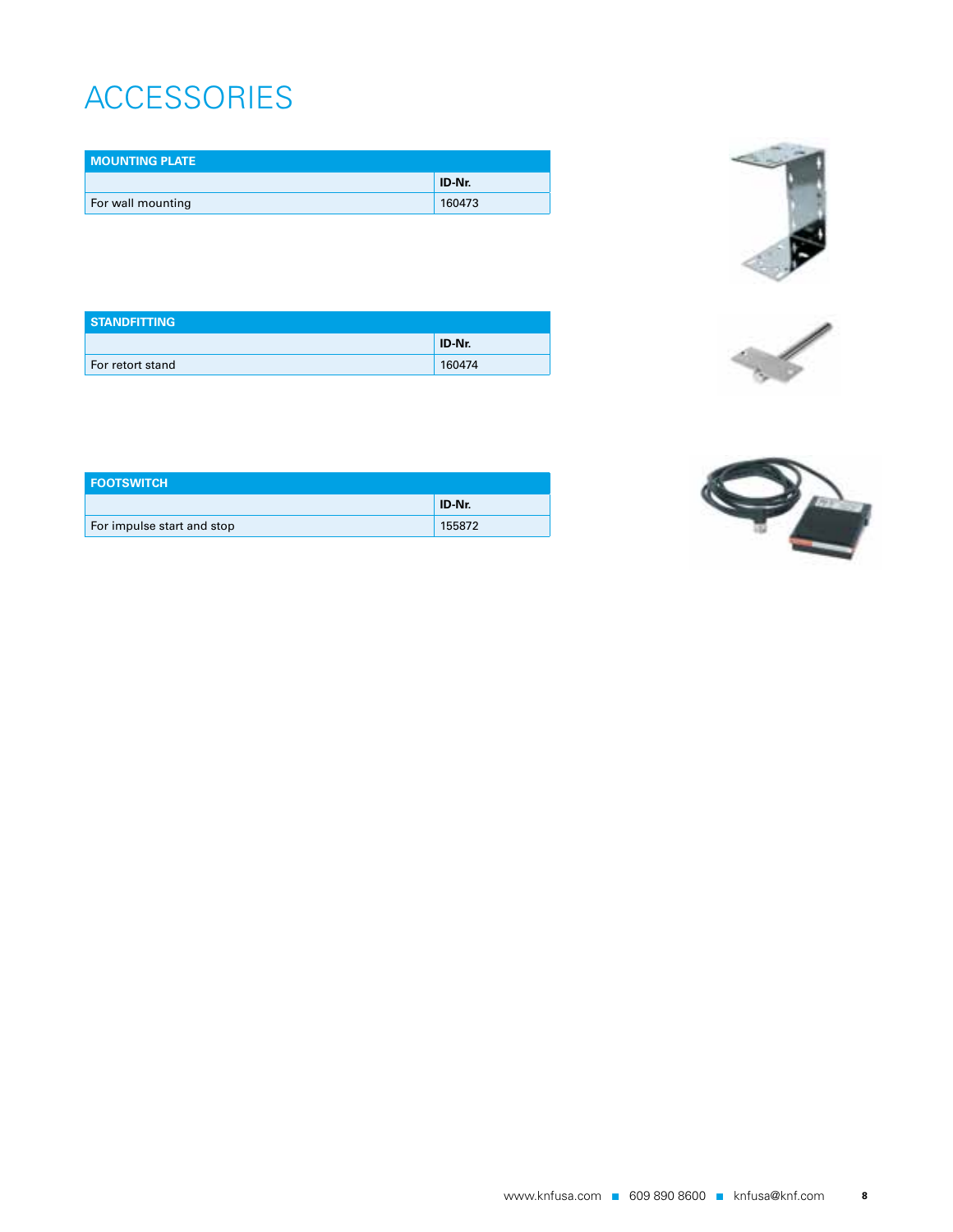# PRODUCT LISTINGS and Specifications

|                         | <b>Specifications</b> |                     |                          |                 | <b>Materials of Construction</b> |                  |                   |            |  |
|-------------------------|-----------------------|---------------------|--------------------------|-----------------|----------------------------------|------------------|-------------------|------------|--|
| <b>Model</b>            | <b>Metering</b>       | <b>Dosing</b>       | <b>Suction</b><br>Height | <b>Pressure</b> | Head                             | <b>Diaphragm</b> | <b>Valves</b>     | Control    |  |
| SIMDOS <sup>®</sup> 02  |                       |                     |                          |                 |                                  |                  |                   |            |  |
| <b>FEM 1.02KT.18S</b>   | $0.03 - 20$ mL/min    | $0.03 - 999$ mL/min | 6.6 ft. water            | 85 psig         | PP                               | <b>PTFE</b>      | FFKM <sup>1</sup> | S          |  |
| FEM 1.02TT.18S          | $0.03 - 20$ mL/min    | $0.03 - 999$ mL/min | 6.6 ft. water            | 85 psig         | <b>PVDF</b>                      | <b>PTFE</b>      | FFKM <sup>1</sup> | S          |  |
| <b>FEM 1.02FT.18S</b>   | $0.03 - 20$ mL/min    | $0.03 - 999$ mL/min | 6.6 ft. water            | 85 psig         | <b>PTFE</b>                      | <b>PTFE</b>      | FFKM <sup>1</sup> | S          |  |
| <b>FEM 1.02ST.18S</b>   | $0.03 - 20$ mL/min    | $0.03 - 999$ mL/min | 6.6 ft. water            | 85 psig         | SS                               | <b>PTFE</b>      | FFKM <sup>1</sup> | S          |  |
| <b>FEM 1.02KT.18RC</b>  | $0.03 - 20$ mL/min    | $0.03 - 999$ mL/min | 6.6 ft. water            | 85 psig         | PP                               | <b>PTFE</b>      | FFKM <sup>1</sup> | <b>RC</b>  |  |
| FEM 1.02TT.18RC         | $0.03 - 20$ mL/min    | $0.03 - 999$ mL/min | 6.6 ft. water            | 85 psig         | <b>PVDF</b>                      | <b>PTFE</b>      | FFKM <sup>1</sup> | <b>RC</b>  |  |
| <b>FEM 1.02FT.18RC</b>  | $0.03 - 20$ mL/min    | $0.03 - 999$ mL/min | 6.6 ft. water            | 85 psig         | <b>PTFE</b>                      | <b>PTFE</b>      | FFKM <sup>1</sup> | <b>RC</b>  |  |
| <b>FEM 1.02ST.18RC</b>  | $0.03 - 20$ mL/min    | $0.03 - 999$ mL/min | 6.6 ft. water            | 85 psig         | SS                               | <b>PTFE</b>      | FFKM <sup>1</sup> | <b>RC</b>  |  |
| <b>FEM 1.02KT.18RCP</b> | $0.03 - 20$ mL/min    | $0.03 - 999$ mL/min | 6.6 ft. water            | 85 psig         | <b>PP</b>                        | <b>PTFE</b>      | FFKM <sup>1</sup> | <b>RCP</b> |  |
| <b>FEM 1.02TT.18RCP</b> | $0.03 - 20$ mL/min    | $0.03 - 999$ mL/min | 6.6 ft. water            | 85 psig         | <b>PVDF</b>                      | <b>PTFE</b>      | FFKM <sup>1</sup> | <b>RCP</b> |  |
| <b>FEM 1.02FT.18RCP</b> | $0.03 - 20$ mL/min    | $0.03 - 999$ mL/min | 6.6 ft. water            | 85 psig         | <b>PTFE</b>                      | <b>PTFE</b>      | FFKM <sup>1</sup> | <b>RCP</b> |  |
| <b>FEM 1.02ST.18RCP</b> | $0.03 - 20$ mL/min    | $0.03 - 999$ mL/min | 6.6 ft. water            | 85 psig         | SS                               | <b>PTFE</b>      | FFKM <sup>1</sup> | <b>RCP</b> |  |
| SIMDOS <sup>®</sup> 10  |                       |                     |                          |                 |                                  |                  |                   |            |  |
| <b>UFEM 1.10KT.18S</b>  | $1 - 100$ mL/min      | $1 - 999$ mL/min    | 9.8 ft. water            | 85 psig         | PP                               | <b>PTFE</b>      | FFKM <sup>1</sup> | S          |  |
| <b>UFEM 1.10TT.18S</b>  | $1 - 100$ mL/min      | $1 - 999$ mL/min    | 9.8 ft. water            | 85 psig         | <b>PVDF</b>                      | <b>PTFE</b>      | FFKM <sup>1</sup> | S          |  |
| <b>UFEM 1.10FT.18S</b>  | $1 - 100$ mL/min      | $1 - 999$ mL/min    | 9.8 ft. water            | 85 psig         | <b>PTFE</b>                      | <b>PTFE</b>      | FFKM <sup>1</sup> | S          |  |
| <b>UFEM 1.10ST.18S</b>  | $1 - 100$ mL/min      | $1 - 999$ mL/min    | 9.8 ft. water            | 85 psig         | SS                               | <b>PTFE</b>      | FFKM <sup>1</sup> | S          |  |
| <b>UFEM 1.10KT.18RC</b> | $1 - 100$ mL/min      | $1 - 999$ mL/min    | 9.8 ft. water            | 85 psig         | PP                               | <b>PTFE</b>      | FFKM <sup>1</sup> | <b>RC</b>  |  |
| <b>UFEM 1.10TT.18RC</b> | $1 - 100$ mL/min      | $1 - 999$ mL/min    | 9.8 ft. water            | 85 psig         | <b>PVDF</b>                      | <b>PTFE</b>      | FFKM <sup>1</sup> | <b>RC</b>  |  |
| <b>UFEM 1.10FT.18RC</b> | $1 - 100$ mL/min      | $1 - 999$ mL/min    | 9.8 ft. water            | 85 psig         | <b>PTFE</b>                      | <b>PTFE</b>      | FFKM <sup>1</sup> | <b>RC</b>  |  |
| <b>UFEM 1.10ST.18RC</b> | $1 - 100$ mL/min      | $1 - 999$ mL/min    | 9.8 ft. water            | 85 psig         | SS                               | <b>PTFE</b>      | FFKM <sup>1</sup> | <b>RC</b>  |  |
| UFEM 1.10KT.18RCP       | $1 - 100$ mL/min      | $1 - 999$ mL/min    | 9.8 ft. water            | 85 psig         | PP                               | <b>PTFE</b>      | FFKM <sup>1</sup> | <b>RCP</b> |  |
| UFEM 1.10TT.18RCP       | $1 - 100$ mL/min      | $1 - 999$ mL/min    | 9.8 ft. water            | 85 psig         | <b>PVDF</b>                      | <b>PTFE</b>      | FFKM <sup>1</sup> | <b>RCP</b> |  |
| UFEM 1.10FT.18RCP       | $1 - 100$ mL/min      | $1 - 999$ mL/min    | 9.8 ft. water            | 85 psig         | <b>PTFE</b>                      | <b>PTFE</b>      | FFKM <sup>1</sup> | <b>RCP</b> |  |
| UFEM 1.10ST.18RCP       | $1 - 100$ mL/min      | $1 - 999$ mL/min    | 9.8 ft. water            | 85 psig         | SS                               | <b>PTFE</b>      | FFKM <sup>1</sup> | <b>RCP</b> |  |

For more information, see pages 3 – 4 for SIMDOS® 02 and pages 5 – 6 for SIMDOS® 10.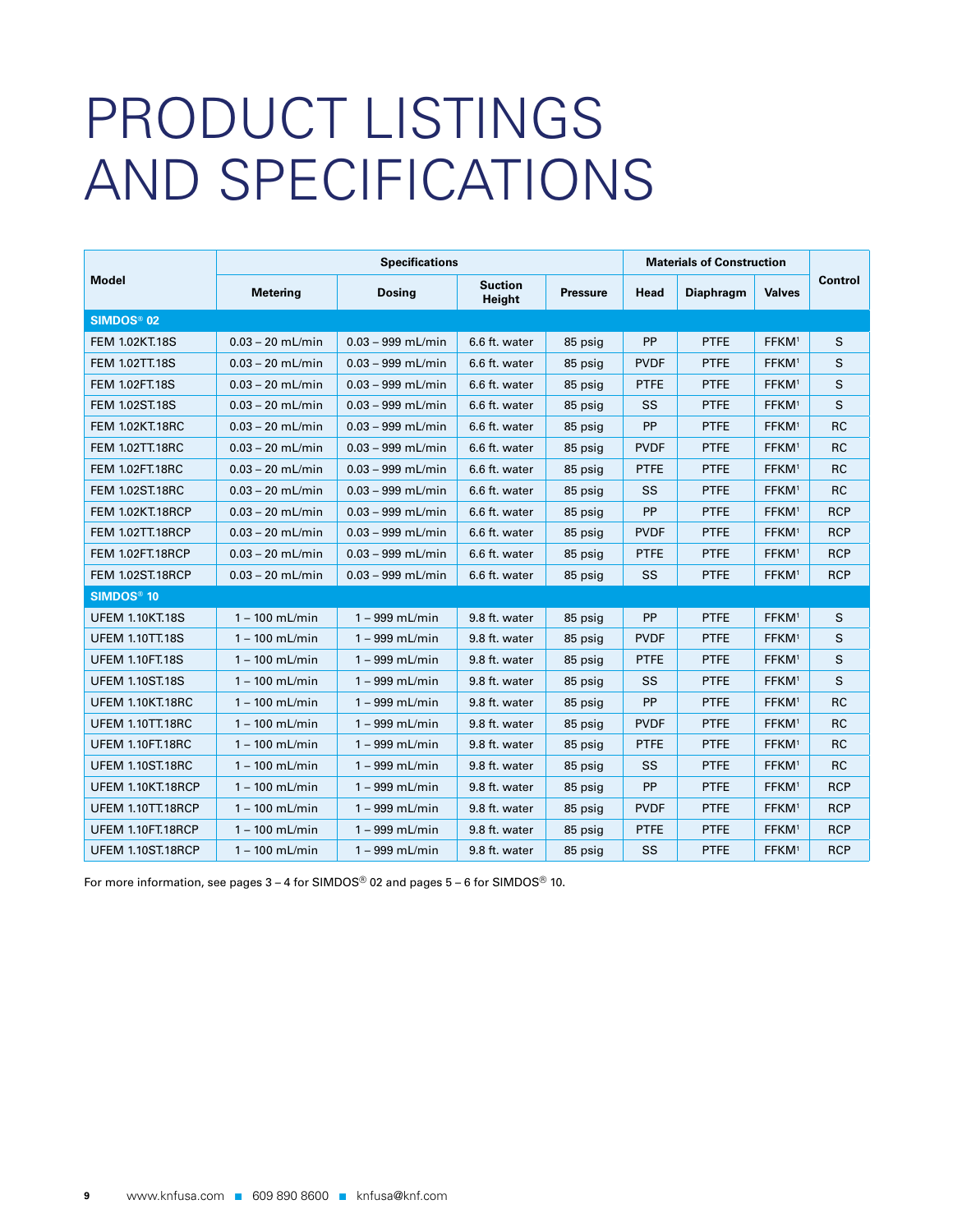|                              | <b>Specifications</b> | <b>Materials of Construction</b> |                 |             |                  |                   |           |  |
|------------------------------|-----------------------|----------------------------------|-----------------|-------------|------------------|-------------------|-----------|--|
| <b>Model</b>                 | <b>Transfer</b>       | <b>Suction</b><br>Height         | <b>Pressure</b> | Head        | <b>Diaphragm</b> | <b>Valves</b>     | Control   |  |
| <b>LIQUIPORT<sup>®</sup></b> |                       |                                  |                 |             |                  |                   |           |  |
| <b>NF 100KT.18S</b>          | $0.2 - 1.3$ L/min     | 9.8 ft. water                    | 15 psig         | PP          | <b>PTFE</b>      | FFKM <sup>2</sup> | S         |  |
| <b>NF 100TT.18S</b>          | $0.2 - 1.3$ L/min     | 9.8 ft. water                    | 15 psig         | <b>PVDF</b> | <b>PTFE</b>      | FFKM <sup>2</sup> | S         |  |
| <b>NF 100FT.18S</b>          | $0.2 - 1.3$ L/min     | 9.8 ft. water                    | 15 psig         | <b>PTFE</b> | <b>PTFE</b>      | FFKM <sup>2</sup> | S         |  |
| <b>NF 1.100KT.18S</b>        | $0.2 - 1.3$ L/min     | 9.8 ft. water                    | 85 psig         | PP          | <b>PTFE</b>      | FFKM <sup>2</sup> | S         |  |
| <b>NF 1.100TT.18S</b>        | $0.2 - 1.3$ L/min     | 9.8 ft. water                    | 85 psig         | <b>PVDF</b> | <b>PTFE</b>      | FFKM <sup>2</sup> | S         |  |
| <b>NF 1.100FT.18S</b>        | $0.2 - 1.3$ L/min     | 9.8 ft. water                    | 85 psig         | <b>PTFE</b> | <b>PTFE</b>      | FFKM <sup>2</sup> | S         |  |
| <b>NF 300KT.18S</b>          | $0.5 - 3.0$ L/min     | 9.8 ft. water                    | 15 psig         | PP          | <b>PTFE</b>      | FFKM <sup>2</sup> | S         |  |
| <b>NF 300TT.18S</b>          | $0.5 - 3.0$ L/min     | 9.8 ft. water                    | 15 psig         | <b>PVDF</b> | <b>PTFE</b>      | FFKM <sup>2</sup> | S         |  |
| <b>NF 300FT.18S</b>          | $0.5 - 3.0$ L/min     | 9.8 ft. water                    | 15 psig         | <b>PTFE</b> | <b>PTFE</b>      | FFKM <sup>2</sup> | S         |  |
| <b>NF 1.300KT.18S</b>        | $0.5 - 3.0$ L/min     | 9.8 ft. water                    | 85 psig         | PP          | <b>PTFE</b>      | FFKM <sup>2</sup> | S         |  |
| NF 1.300TT.18S               | $0.5 - 3.0$ L/min     | 9.8 ft. water                    | 85 psig         | <b>PVDF</b> | <b>PTFE</b>      | FFKM <sup>2</sup> | S         |  |
| NF 1.300FT.18S               | $0.5 - 3.0$ L/min     | 9.8 ft. water                    | 85 psig         | <b>PTFE</b> | <b>PTFE</b>      | FFKM <sup>2</sup> | S         |  |
| <b>NF 100KT.18RC</b>         | $0.2 - 1.3$ L/min     | 9.8 ft. water                    | 15 psig         | PP          | <b>PTFE</b>      | FFKM <sup>2</sup> | <b>RC</b> |  |
| <b>NF 100TT.18RC</b>         | $0.2 - 1.3$ L/min     | 9.8 ft. water                    | 15 psig         | <b>PVDF</b> | <b>PTFE</b>      | FFKM <sup>2</sup> | <b>RC</b> |  |
| <b>NF 100FT.18RC</b>         | $0.2 - 1.3$ L/min     | 9.8 ft. water                    | 15 psig         | <b>PTFE</b> | <b>PTFE</b>      | FFKM <sup>2</sup> | <b>RC</b> |  |
| <b>NF 1.100KT.18RC</b>       | $0.2 - 1.3$ L/min     | 9.8 ft. water                    | 85 psig         | PP          | <b>PTFE</b>      | FFKM <sup>2</sup> | <b>RC</b> |  |
| <b>NF 1.100TT.18RC</b>       | $0.2 - 1.3$ L/min     | 9.8 ft. water                    | 85 psig         | <b>PVDF</b> | <b>PTFE</b>      | FFKM <sup>2</sup> | <b>RC</b> |  |
| NF 1.100FT.18RC              | $0.2 - 1.3$ L/min     | 9.8 ft. water                    | 85 psig         | <b>PTFE</b> | <b>PTFE</b>      | FFKM <sup>2</sup> | <b>RC</b> |  |
| <b>NF 300KT.18RC</b>         | $0.5 - 3.0$ L/min     | 9.8 ft. water                    | 15 psig         | PP          | <b>PTFE</b>      | FFKM <sup>2</sup> | <b>RC</b> |  |
| <b>NF 300TT.18RC</b>         | $0.5 - 3.0$ L/min     | 9.8 ft. water                    | 15 psig         | <b>PVDF</b> | <b>PTFE</b>      | FFKM <sup>2</sup> | <b>RC</b> |  |
| <b>NF 300FT.18RC</b>         | $0.5 - 3.0$ L/min     | 9.8 ft. water                    | 15 psig         | <b>PTFE</b> | <b>PTFE</b>      | FFKM <sup>2</sup> | <b>RC</b> |  |
| NF 1.300KT.18RC              | $0.5 - 3.0$ L/min     | 9.8 ft. water                    | 85 psig         | PP          | <b>PTFE</b>      | FFKM <sup>2</sup> | <b>RC</b> |  |
| NF 1.300TT.18RC              | $0.5 - 3.0$ L/min     | 9.8 ft. water                    | 85 psig         | <b>PVDF</b> | <b>PTFE</b>      | FFKM <sup>2</sup> | <b>RC</b> |  |
| NF 1.300FT.18RC              | $0.5 - 3.0$ L/min     | 9.8 ft. water                    | 85 psig         | <b>PTFE</b> | <b>PTFE</b>      | FFKM <sup>2</sup> | <b>RC</b> |  |

For more information, see pages 7 – 8 for LIQUIPORT® pumps.

1 FFKM Kalrez®

2 FFKM Simriz®

Chemraz® is a registered trademark of Greene, Tweed & Co.

Kalrez® is a registered trademark of E. I. du Pont de Nemours and company or one of its subsidiaries.

LIQUIPORT® is a registered trademark of KNF Flodos AG.

SIMDOS<sup>®</sup> is a registered trademark of KNF Flodos AG.

Simriz<sup>®</sup> is a registered trademark of Carl Freudenberg KG Corporation.

Tygon® is a registered trademark of Saint-Gobain.